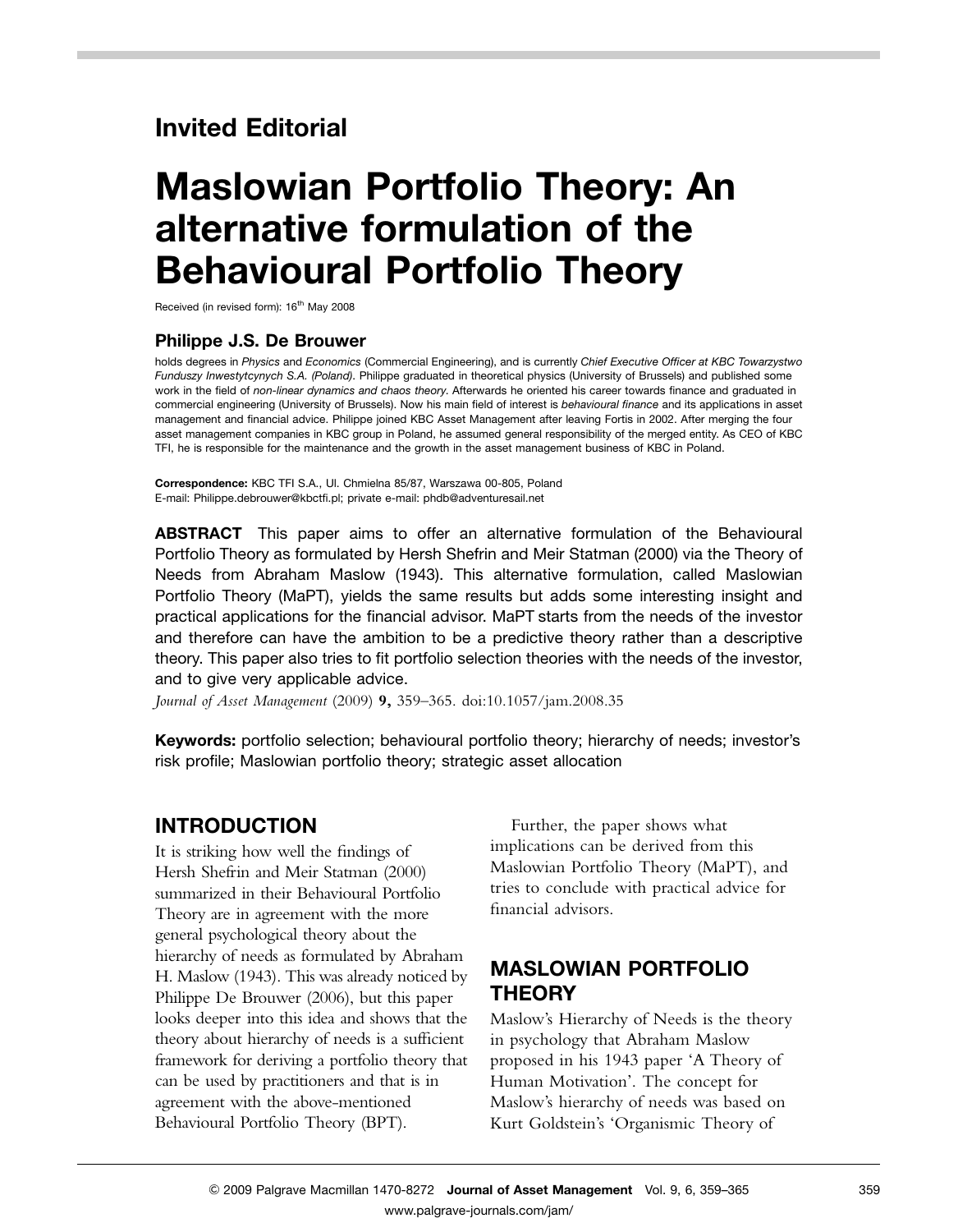Personality' (1939). The basic idea is that human needs are not all addressed simultaneously, but layer by layer. One only feels the need to fulfil the needs of a certain layer if the layer below is already fulfilled, if not then the lower level will get all of one's concern.

Maslow recognises five levels. The first four lowest levels are grouped together as 'deficiency needs' and are associated with physiological needs. When these levels are met, the individual will not feel anything special, but when they are not fulfilled, one will become anxious. The top level is called 'growth needs', and is associated with psychological needs. Deficiency needs must be satisfied first, and once these needs are met, one seeks to satisfy growth needs and hence seeks 'self actualisation'.

The clearest analogy would be the simple recognition that an individual also has layered needs when it comes to investing. First, one should seek financial safety in order to survive, and when that need is gratified one could think about speculating on the stock exchange. However, the parallel with Maslow's Hierarchy of Needs can be much more intimate. Below we briefly describe each level of Maslow's pyramid of needs and try to match suitable investments in each need level.

## Physiological level

These are the needs of the organism such as eating, drinking, sleeping, breathing, sex, temperature that allows keeping a constant body temperature, and so on. If one of those needs is not fulfilled, this need will immediately get the highest priority, as the fulfilment of these needs is absolutely necessary for survival.

All those needs have to be fulfilled constantly; some of them come without cost in money terms, but others can be bought. Those last items constitute a challenge for

the investor: to make sure that at all moments there is sufficient cash to buy these basic supplies.

The typical investments that provide high liquidity and high security are cash and money market funds; however, should we exclude putting 10 times more in an equity portfolio? When considering that resources are limited and that one can gain additional satisfaction by fulfilling higher Need Levels, we would rather be conservative here. Excess cash can be used for higher needs. The total satisfaction will be higher if a minimum is spent on the lower needs, as the highest fulfilled Need Level determines the satisfaction level of the individual.

## Safety needs

The physiological needs are so essential that any risk that they will not be fulfilled at any time in the future gets much of one's attention and is more important than all other (higher) needs. The safety needs include, of course, the possible lack of physiological needs or any threat to one's health or security in general.

Clearly, here we need an investment portfolio constructed in such a way that at no moment in the near or distant future is there any risk of lacking the ability to buy sufficient supplies in order to guarantee the minimal conditions to survive. An approach that puts safety first on a certain part of the portfolio seems to be the logical choice here. One of the aspects is certainly retirement savings. However, also the whole period before retirement should be covered, for example in the form of income insurance or a financial reserve to start from scratch.

## Love needs

When physiological and safety needs are fulfilled, one develops the need to love and to be loved. This need is the basic motivator for taking care of family and offspring.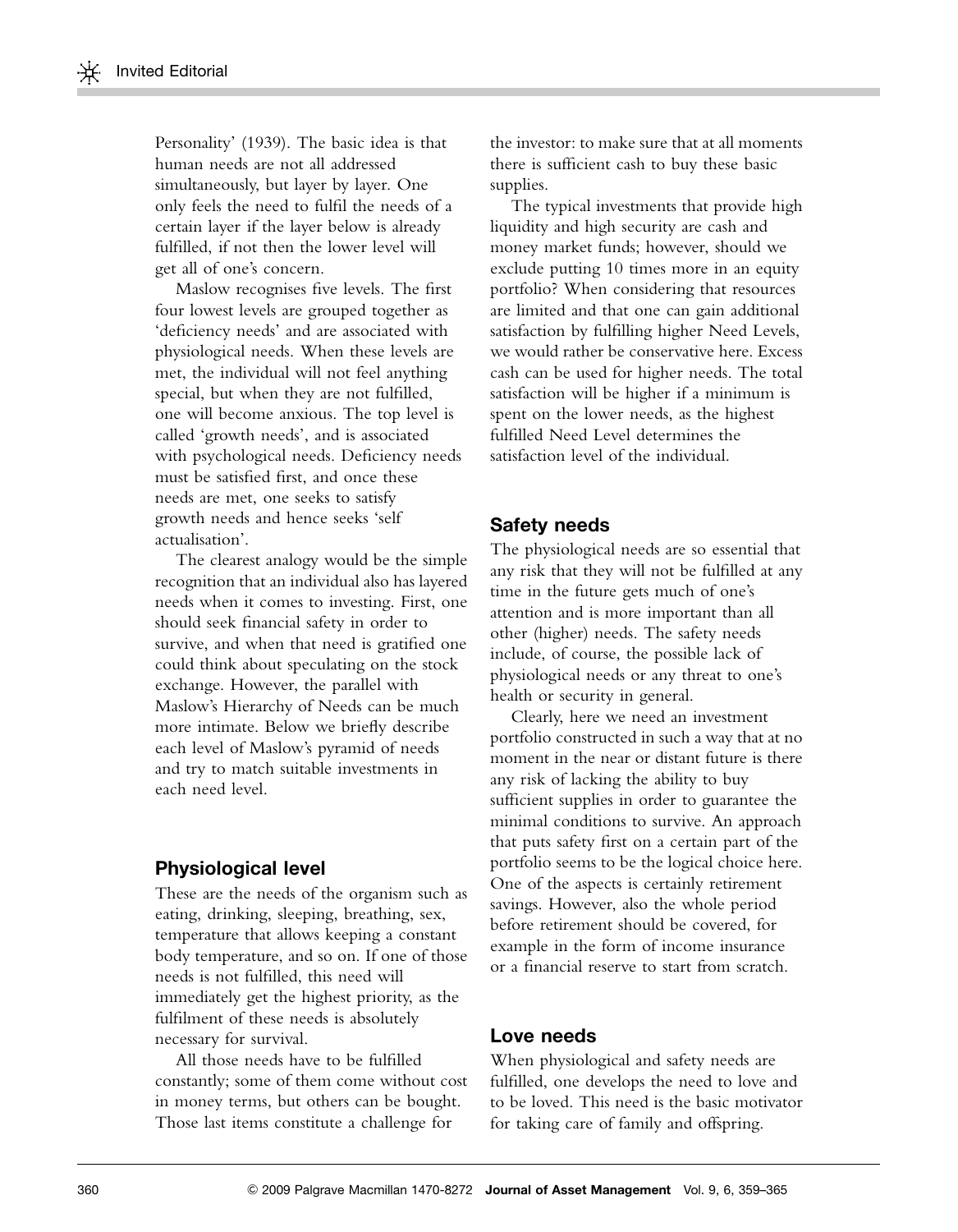Typical examples are savings for children's scholarship, marriage, or any savings that would make their life easier or more successful. Such savings plans are generally set for 10–20 years, and for such investment horizons it is probably a good idea to invest more dynamically. Indeed, as Philippe De Brouwer and Van den Spiegel (2001) showed, Samuelson's thesis 'that a person whose utility schedule prevents him from ever taking a specific favourable bet when offered only once can never rationally take a large sequence of such fair bets, if expected utility is maximised' (Samuelson, 1963) is incorrect by construction of a counterexample. Their counterexample is in agreement with the Prospect Theory (Kahneman and Tversky, 1979). All fits together well and we believe that this is sufficient evidence to state that on portfolios to cover 'Love Needs', one generally should match the composition of the portfolio to the investment horizon and the importance of the specific goal.

The most appropriate savings are here investment funds, as they allow easily keeping a benchmark and allow for regular savings. Also, insurance linked investments<sup>1</sup> fit in the Love Needs level.

#### Esteem needs

These needs are the desire for achievement, confidence to face the world, independence, freedom, the desire for reputation and prestige, recognition, attention, and importance.

Money has a twofold role in this Need Level. First, money can buy some of the goods that will fulfil the Esteem Needs, but, second, money itself can be a source of esteem and recognition.

When we focus on the factors of esteem that can be bought (but are not money in itself), we find here projects for early retirement, a dream trip, a beautiful car, and so on. Different projects with different investment horizons call for separate accounts, just as in the BPT (Hersh Shefrin and Meir Statman, 2000).

These are higher needs, and therefore there is less urging. So objectively some risk is acceptable, but subjectively the maximal risk will be determined by the psychological determinants of the investor in combination with the exact project. This is what practitioners tend to call 'the investor's risk profile'. But putting this in the larger frame, $<sup>2</sup>$ </sup> we notice that the risk profile is only valid for a fraction of any individual's portfolio.

This leads to the important insight that one investor has multiple risk profiles. One investor can have totally different risk profiles for different need levels, but also for investment goals within one need level. For example (limited to the Esteem Level only), an investor might have a flexible budget for a dream trip, but when he returns, he really wants to buy a certain car. His investment plan should consist of a rather sure (please do not confuse with 'low volatility portfolio') plan for the car and a plan that is more flexible/dynamic for the dream trip.

The observation that each individual has not one but many risk profiles can also be seen as a direct consequence of BPT (Hersh Shefrin and Meir Statman, 2000). Actually Meir Statman makes this very explicit in his 2004 paper, however without referring to the term 'risk profile' used by practitioners.

If investments are the means to obtain one or more goals in the Esteem Need Level (so if investments are not the goal in itself), the typical choice here would be a selection of mutual investment funds, or a systematic savings plan into a mutual fund. However, if money itself is used to fulfil (an aspect of) the Esteem Need Level, then other investment solutions might be suitable. Typical solutions would then be an exclusive investment product that allows for large degrees of personalisation.

## Need for self-actualisation

'What a man can be he must be' (Maslow, 1943). Emanations of needs in this need level are the search for truth, religious interest and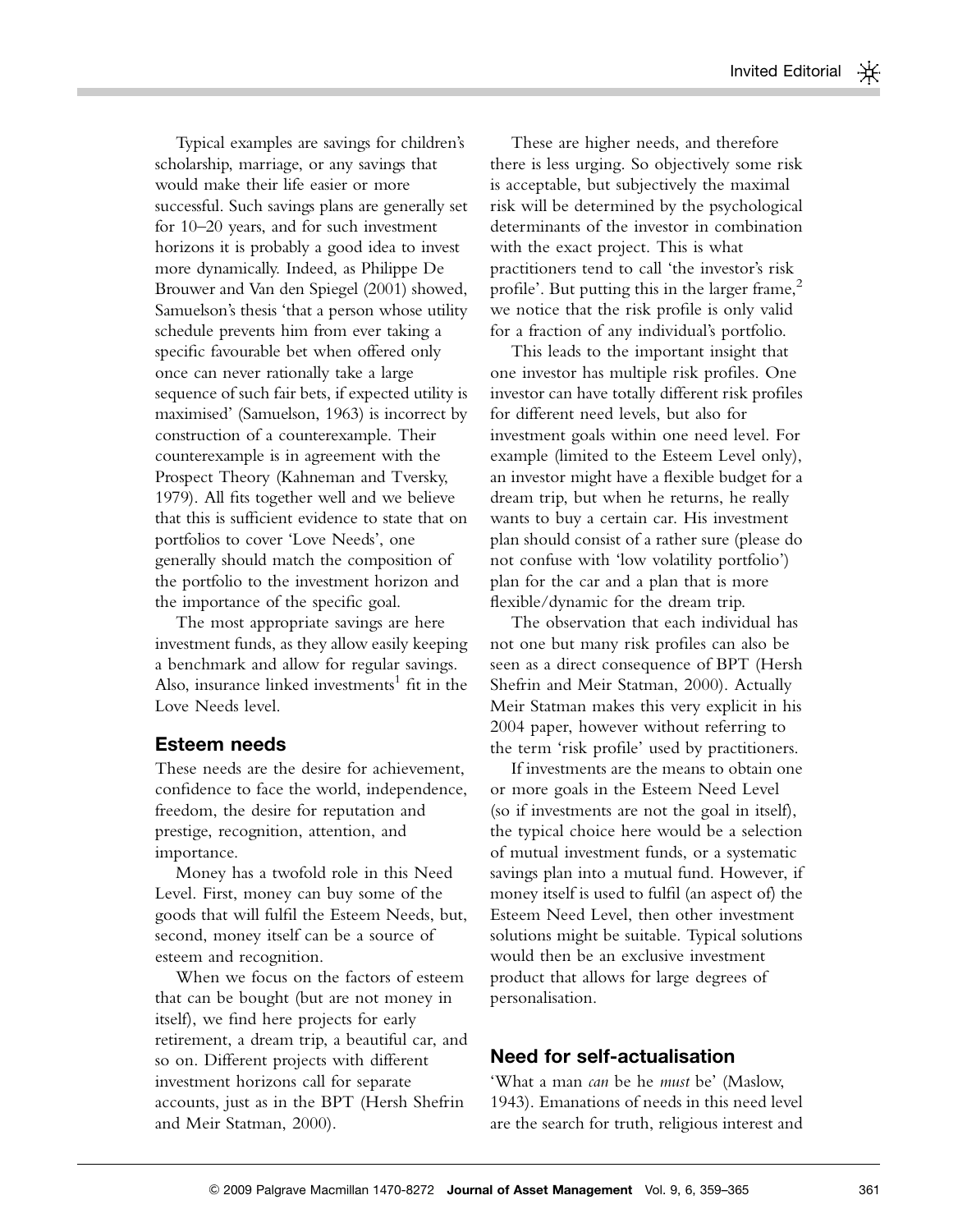artistic expressions. The exact form that these needs will take differs significantly from person to person. The emergence of these needs rests upon prior satisfaction of all the previous need levels.

One could think that here, no investments are needed; however, self-actualisation depends strongly on the person. It might be that a certain person likes to understand the dynamics of the stock exchange and that his personal challenge is to outperform these markets. Such an individual will find his self-actualisation in trading on the stock exchange or building his bond portfolio himself. This need is typically satisfied by having a broker account and not an investment fund, unless one wants to construct his portfolio of funds and in that way create his own 'fund of funds' and manage that portfolio of funds actively.

## APPLICATIONS

## Risk profiles

A popular method for advising investors is to define a 'risk profile' of an investor and present him with a portfolio that matches 'his risk profile'. This risk profile is generally derived from a questionnaire and is the result of the addition of marks that can be earned on different questions. Unfortunately the additive method is the worst of all aggregate methods in multi-criteria problems. On top of this problem of accurateness, this paper shows something much more dramatic: the unique risk profile of the given person does not exist! So, this popular approach uses the worst method to determine something that does not exist.

There is no such thing as the unique risk profile of a given investor in the sense that this profile should match his entire investment portfolio.

The effect of creating mental accounts is further enhanced by the fact that even within one level of needs, each individual need can have more or less importance and other

financial requirements. We should also not forget that Maslow (1943) rightfully noted that his theory is a general framework and that each healthy individual will display these basic levels of needs, but within each level (especially the higher ones), much is up to the individual person.

This leaves us with a fragmented goal for setting up the investment portfolio, which is probably best fulfilled with different mental accounts that each cater to one need, unless money is so abundantly available that no needs are in danger. Thus, the rich should worry less that basic needs will not be covered, and might therefore put all their investments in one portfolio.<sup>3</sup>

This last remark is not entirely new (it is actually a variant of Daniel Bernouilli's remark that 'an insurer must be rich' (1738, reprint in 1954)); however, it is an indication (when it comes to fulfilment of needs) that the smaller portfolio needs much more care than the bigger ones. Paradoxically, the rich person is of course able to buy much better advice. Therefore we believe that obligatory programmes (like obligatory retirement savings) are a good approach when one wants to make sure that the basic needs of all citizens are fulfilled. For the rich person, this is an unnecessary subdivision (not only a mental account, but a real separate account), possibly leading to sub-optimal investment portfolios. For the poor person, however, it might be the bulk of his portfolio that assures the gratification of his basic needs; it is his only guarantee not to fall into poverty.

A financial advisor might argue that his advice is in many cases focussed on the investor's Love Needs (or Esteem Needs), as the lower needs are taken care of by obligatory savings programmes and/or social security, and that it is not the ambition to fulfil the highest needs via investments. But, even if this simplifying assumption is true, it remains problematic to assume one risk profile for all investments of a given person.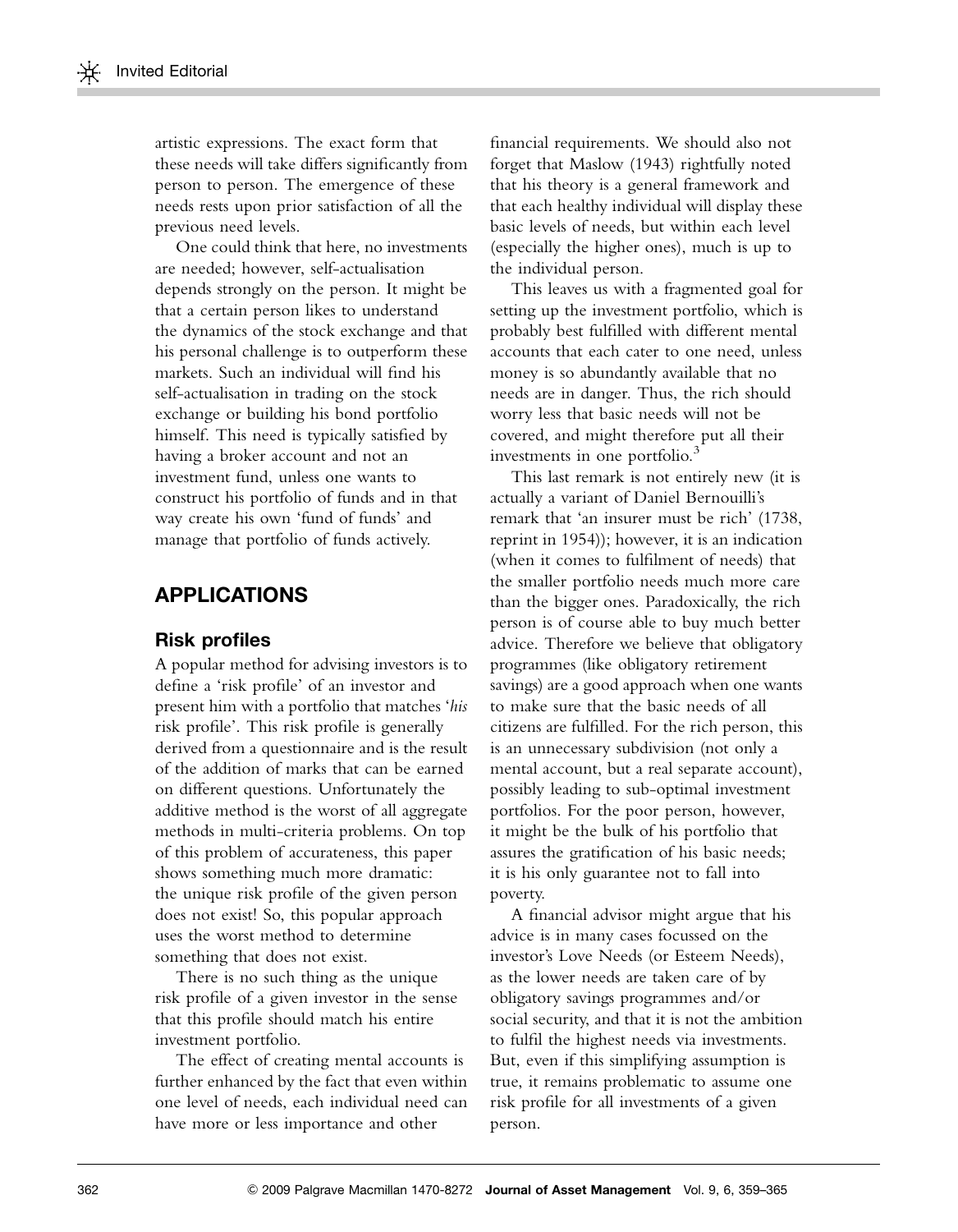This paper shows that dividing an investor's portfolio into different mental accounts matches his needs. The existence of this segregation was observed (Hersh Shefrin and Meir Statman, 2000) and explained as a result of non-rational heuristics in the working of the human mind. Indeed one will have a different risk tolerance depending on what exact goal one is saving for. One has multiple goals in life, and therefore when constructing an investment portfolio, one will feel the most comfortable by putting one's savings in multiple (mental) accounts, so that the level of risk can be selected in each portfolio.

Besides, the combination of investment goal and investor is not fully described by one variable, the volatility. The most suited solution depends on the type of investment problem (lump sum and/or systematic savings, fixed horizon or as soon as possible, one cash out or regular income from the portfolio, and so on), the importance of the investment goal and the ratio of cash-in versus cash-out.

This is an important warning for practitioners! If you, as an investment advisor, advised a certain portfolio based on your client's 'risk profile', then he is probably not getting the best advice. Depending on the exact goal that the client wants to cover with the savings with which he trusts you, you will have over- or underestimated the risk that he should take. In one case you will have disappointed your client, and in the other you will have forced him to take much more risk than he should.

## From a descriptive portfolio theory to a predictive one

BPT is a descriptive theory that gives an explanation as to why people have the portfolios they do. BPT is a natural result of the deficiencies of the human mind: it is a result of non-rational heuristics on which the brain relies. So, BPT explains that we have multiple portfolios rather than one

portfolio because of the shortcomings of our mind; it does not answer the question whether this is good or bad. Maslowian Portfolio Theory (as presented in this paper, and further referred to as MaPT) explains how our basic hierarchy of needs can be translated to financial needs. One can say that here we find the portfolio that is needed by the investor. That does not exclude the possibility of better solutions for strategic asset allocation, but at least this gives us a strong indication that we have an answer to the question,'what portfolio should be recommended?'

## FURTHER RESEARCH

Behavioural Finance is becoming the commonly accepted paradigm; besides its applications in investment strategies, it is also used to explain why people invest the way they do. The BPT is a logical answer to the Friedman–Savage (1948) puzzle, and we believe that it is a very good theory that describes how humans construct an investment portfolio.

On the other hand, Markowitz' (1952) Modern Portfolio Theory is regarded as the rational investor's choice. This leaves us with the open question about how to advise individuals.

The Maslowian approach as presented in this paper helps to answer this question. As this theory starts from the needs of the investor, we can say that the portfolios that result from this theory are those that one needs in order to fulfil needs and become a happier person as one reaches selfactualisation in the highest Need Level.

The portfolios resulting from this approach are divided into mental accounts, but now we also understand why. This segmentation is in place not only because humans overlook correlations, but also because the portfolio selection methods are different for each layer of the portfolio.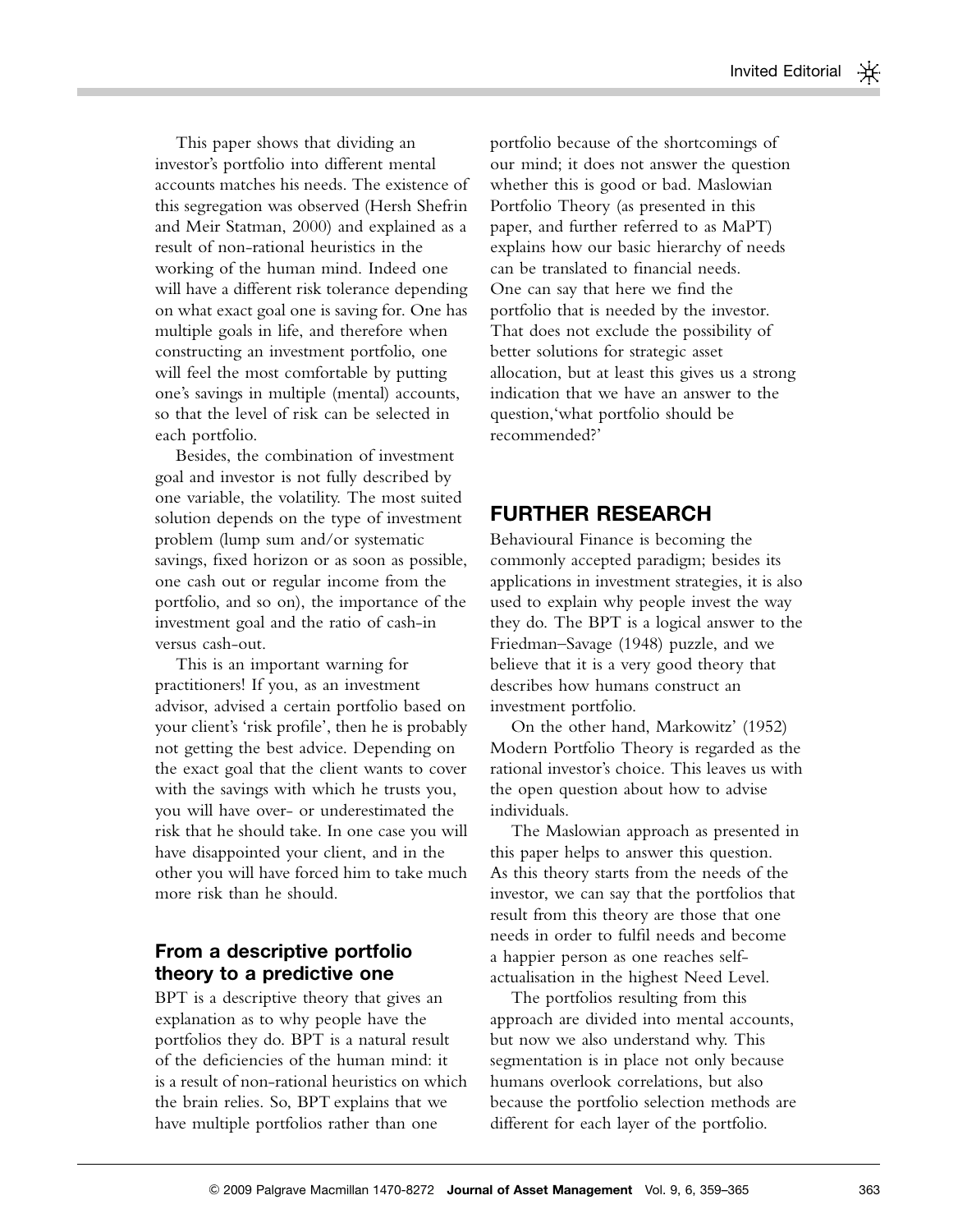#### Optimal portfolios per need level

Thus, the most important question to answer now is, what are the exact investment problems for each need level?

More generally, we should try to search for the link between the classical 'Life Time Optimisation' approach and the BPT approach. Does 'Life Time Optimisation' make sense? Does global optimisation allow (include) local optimisation?

We suggest looking for a place of the more basic (but more practical) portfolio theories in this larger framework. Our first approach would be covering MaPT as follows:

- 1. Physiological level: go for lowest risk and highest liquidity (cash only).
- 2. Safety Needs: Safety First (Roy, 1955) and Higher-Moment Portfolio Theory (Malevergne and Sornette, 2005).
- 3. Love Needs: SP/A (Lopez, 1987) and Higher-Moment Portfolio Theory (Malevergne and Sornette, 2005).
- 4. Esteem Needs: SP/A (Lopez, 1987) and maybe MPT (Markowitz, 1952) and maybe Higher-Moment Portfolio Theory (Malevergne and Sornette, 2005).
- 5. Self-Actualisation: MPT (Markowitz, 1952) or just gamble (as described by Meir Statman, 2004).

#### Practitioners' issues

What happens if a given state foresees one's basic needs? This means that we should maybe not seek solutions for the first two need layers, but the impact might be much more dramatic. Does social security change the investment problem as such? If one will get money from that state to survive, maybe it makes sense to gamble as much as possible: the state (other tax payers' money) covers the downside and, if it works out, the upside is the investor's!

#### **CONCLUSION**

Starting from Maslow's hierarchy of needs, we found that a layered portfolio (different mental (or even real) accounts, as described in BPT by Shefrin and Statman, 2000) is the natural portfolio composition for a human being that invests to cover future needs. One covers basic (and most urgent) needs first with very safe investments, and then one caters for higher needs. As there is less urgency and importance for these higher needs, the risk tolerance increases for these mental accounts.

Even each different need within one Need Level has a different investment goal, investment horizon, importance and formulation. Therefore, each need has its own portfolio selection method and risk tolerance. Even the definition of risk can be different for each need!

These findings are to no extent revolutionary or shocking. They seem to be in line with everyday practice in financial advisory and law making. Only the idea that one person has one risk profile has to be abandoned, as it is a dangerous oversimplification.

Nor do the findings of this paper contradict with the BPT. They rather offer an additional view of the same problem, another 'frame' to look at the same problem, a confirmation of Hersh Shefrin's and Meir Statman's (2000) findings. However, where BPT is a descriptive theory, MaPT is a predictive theory: it can be used as a basis for advice and it is the beginning of the answer to the question, 'what should my investment portfolio look like?'.

MaPT is probably of interest for financial advisors and other practitioners as it offers a framework that builds up logically towards a portfolio theory in which more basic portfolio selection theories can be fitted (probably Safety First, SP/A and Maslow's Modern Portfolio Theory, with eventually different or multiple risk measures as proposed by Malevergne and Sornette (2005), for example). In other words, it offers a theoretical framework to which sound financial advice can be structured.